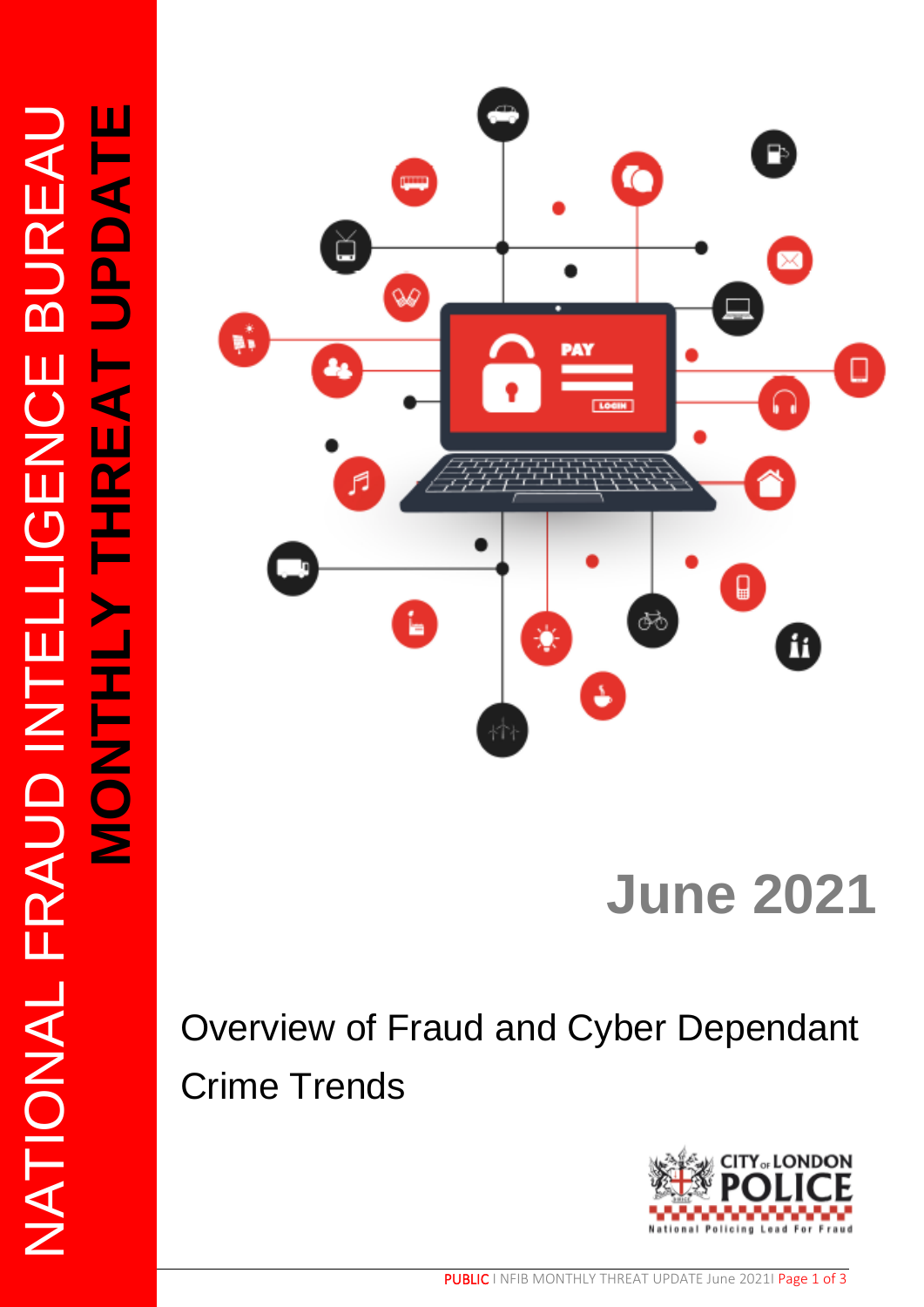## **FRAUD AND CYBER DEPENDENT CRIME TRENDS**

ACTION FRAUD CRIME REPORTING VOLUMES IN MAY 2021



- Reporting (crime and information reports) decreased from 56,811 in April to 54,845 in May.
- Despite the drop in reporting, there was a rise in total losses from £197,193,601 in April to £302,251,015 in May.
- Dating fraud reporting volumes has increased once more after a drop in reporting last month and there has been an upward trend in losses since the start of the pandemic.
- Much of the increase in losses appears to be driven by losses to investment fraud, particularly in the 40-49 age group. Online shopping fraud reporting continues to drop in volume from its highest reporting in January. Mandate fraud<sup>1</sup> increased once more after a drop in reporting last month and losses are also increasing.
- Abuse of Position of Trust reports has increased once more to the highest levels since October 2020 and losses have also increased. Reports have been increasing steadily over the last few months and appears linked to lockdowns.
- Door to Door Sales fraud reporting has increased once more and is now at the highest levels since July 2019. Fraud Recovery reports remain high despite a slight drop last month. After a drop last month, Lender Loan fraud reports have increased once more. Rental Fraud is now at the highest levels since October 2020.

#### **OBSERVATIONS**

May's MO's: Websites purporting to offer gardening equipment, fitness equipment, investments, shipping containers, electronic products (phones and laptops), shutters, and driving licence renewals were common last month.

There were several reports received this month regarding victims trying to buy cars online. The cars were advertised for sale through a social media website or an online selling website. After the money is transferred contact is ceased and the car is never received. SMS texts are in circulation purporting to be from banks requesting that the recipient's mobile app needs to be verified via a link included to get the latest update on your account.

 $1$  Mandate Fraud is where fraudsters obtain details of direct debits, standing orders or account transfer details and amend them to transfer money to other accounts.